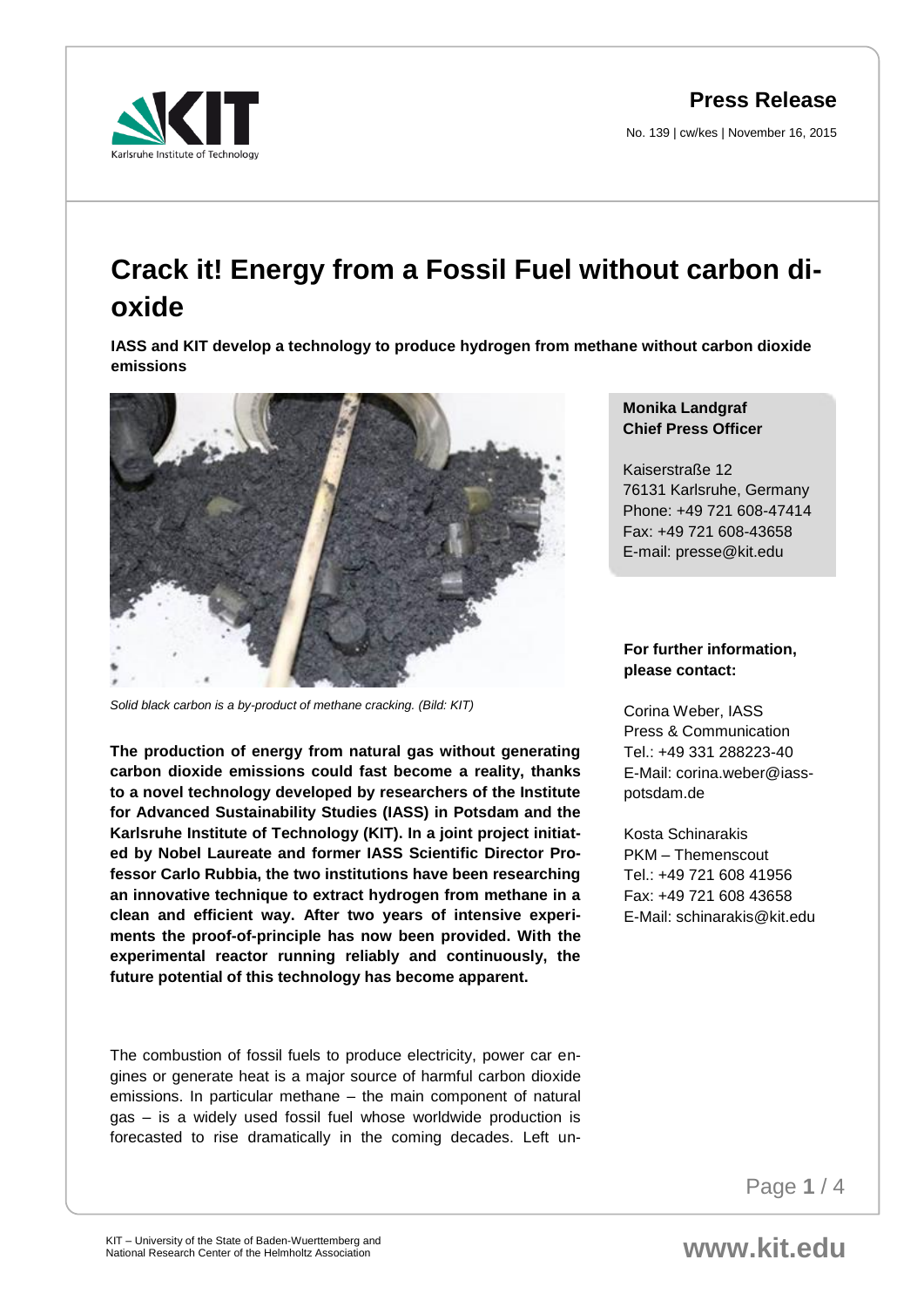**Press Release** No. 139 | cw/kes | November 16, 2015



checked, this continued reliance on conventional fossil fuel technologies will greatly hamper our efforts at mitigating climate change. This is why researchers at the IASS and KIT have decided to investigate an alternative and more sustainable approach: what if we could extract the energy content of methane, in the form of hydrogen, without generating any carbon dioxide in the process?

Instead of burning methane  $(CH_4)$ , its molecular components, hydrogen  $(H<sub>2</sub>)$  and carbon  $(C)$ , can be separated in a process called 'methane cracking'. This reaction occurs at high temperatures (750**°**C and above) and does not release any harmful emissions.

The first product, hydrogen, is an energy vector best known for its clean combustion and high energy density per unit mass. In fact, many view it as an important component of a future, sustainable energy system. Envisaged applications include fuel cells, electricity generation and hydrogen-powered vehicles. But hydrogen is already today an important industrial commodity, used in large quantities for the production of ammonia – a key precursor for the fertiliser industry. Yet most of the world's hydrogen production is currently based on conventional technologies like steam methane forming (SMR), which also uses natural gas as feedstock but releases significant amounts of carbon dioxide in the process. Indeed, carbon dioxide emissions from the ammonia industry alone amount to approximately 200 million tons per year – by comparison, Germany generates around 800 million tons of carbon dioxide per year.

While hydrogen is the main output of methane cracking, its byproduct, solid black carbon, is also an increasingly important industrial commodity. It is already widely employed in the production of steel, carbon fibres and many carbon-based structural materials. The black carbon derived from the novel cracking process is of high quality and particularly pure powder. Its value as a marketable product therefore enhances the economic viability of methane cracking. Alternatively, black carbon can be stored away, using procedures that are much simpler, safer and cheaper than the storing of carbon dioxide.

Methane cracking itself is not an entirely new idea: in the last two decades, many experiments in different institutions have been carried out that have proven its technical feasibility. But these past attempts were limited by issues such as carbon clogging and low conversion rates.

The IASS and KIT have decided to build on this knowledge base and go one step further, setting up an experimental reactor that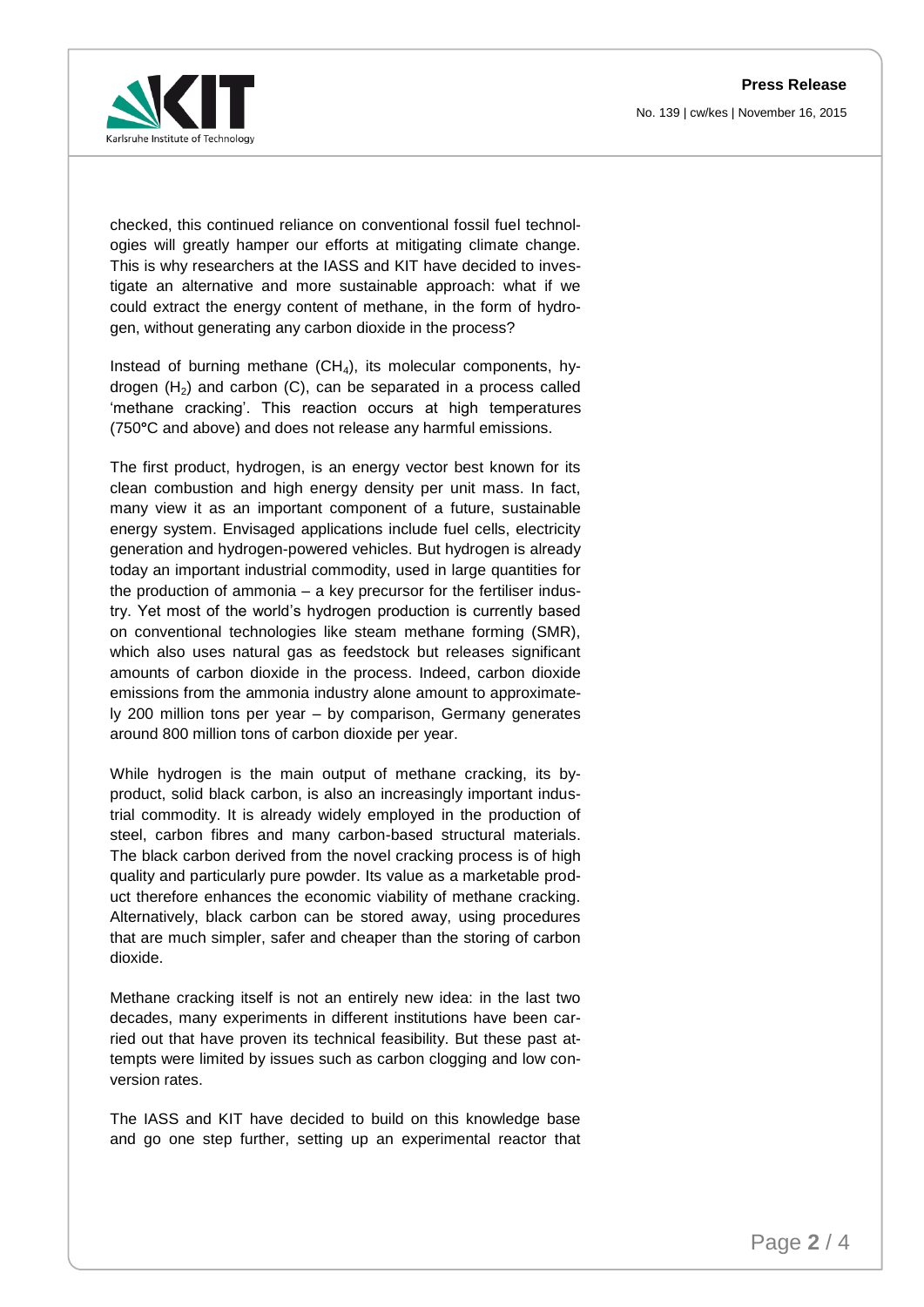**Press Release** No. 139 | cw/kes | November 16, 2015



could demonstrate the potential of methane cracking and overcome previous obstacles. The starting point is a novel reactor design, as proposed by Carlo Rubbia and based on liquid metal technology. Fine methane bubbles are injected at the bottom of a column filled with molten tin. The cracking reaction happens when these bubbles rise to the surface of the liquid metal. Carbon separates on the surface of the bubbles and is deposited as a powder at the top end of the reactor when they disintegrate. This idea was put to the test during a series of experimental campaigns that ran from late 2012 to the spring of 2015 in KIT's KALLA (KArlsruhe Liquid Metal LAboratory). Researchers were able to evaluate different parameters and options, such as temperature, construction materials and residence time**.** The final design is a 1.2-metre-high device made of a combination of quartz and stainless steel, which uses both pure tin and a packed bed structure consisting of pieces of quartz.

"In the most recent experiments in April 2015, our reactor operated without interruptions for two weeks, producing hydrogen with a 78% conversion rate at temperatures of 1200°C. In particular the continuous operation is a decisive component of the kind of reliability that would be needed for an industrial-scale reactor" said Professor Thomas Wetzel, head of the KALLA laboratory at KIT. The innovative reactor is resistant to corrosion, and clogging is avoided because the microgranular carbon powder produced can be easily separated. The reactor thus guarantees the technical preconditions that would be needed for the continuous operation of an industrialscale reactor.

While these remain laboratory-scale experiments, researchers can extrapolate from them to gain insights into how methane cracking could be integrated into the energy system and, more specifically, what its contribution to sustainability could be. To this end, the IASS is collaborating with RWTH Aachen University to conduct a life cycle assessment (LCA) of a hypothetical commercial methane cracking device based on a scaling-up of our prototype. Notably, we assume that some of the produced hydrogen is used to generate the required process heat. The compared hydrogen production technologies were steam methane reforming (SMR) and water electrolysis coupled with renewable electricity. With respect to emissions of carbon dioxide equivalent per unit of hydrogen, the LCA showed that methane cracking is comparable to water electrolysis and more than 50% cleaner than SMR.

Furthermore, IASS researchers have also analysed the economic aspects of methane cracking. At this stage, cost estimates are uncertain, since methane cracking is not yet a fully mature technology.